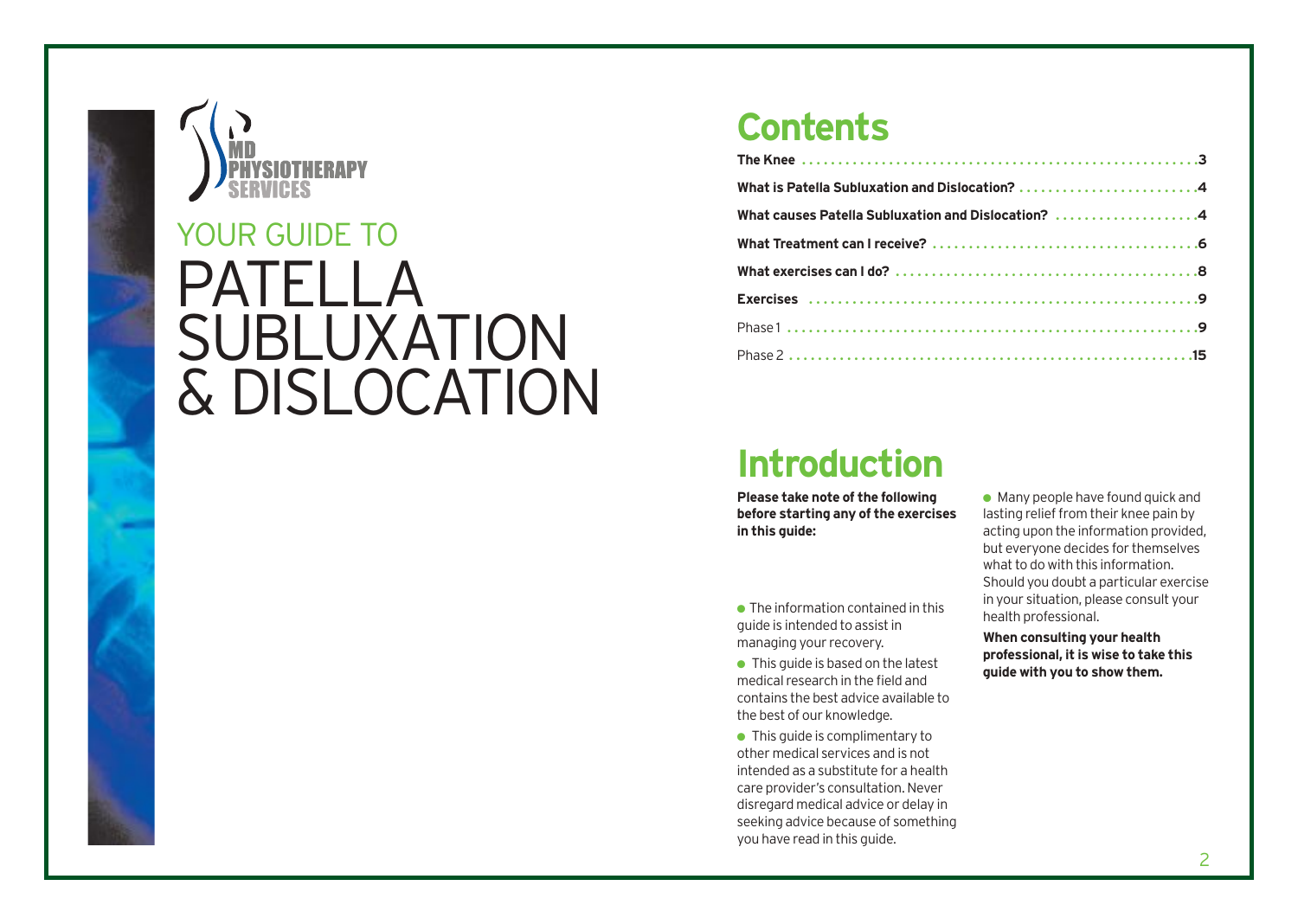### **The Knee**

There are three bones that make up the knee joint; the knee cap (patella), the thigh bone (femur) and the shin bone (tibia). The patella is a small bone in the front of the knee which glides up and down the groove in the femur as the knee bends and straightens. The patella has a smooth coating (articular cartilage) on its underside which allows it to slide easily in this groove in the femur which is also coated with articular cartilage. The patella acts as a fulcrum to increase the strength of the quadriceps muscle (powerful

muscles on the front of the thigh). It is surrounded by the quadriceps tendon which along with the patella tendon below and very thin ligaments on either side helps to keep the patella gliding in its groove. One of the quadriceps muscles, the vastus medialis pulls the patella inward (medially) while another, vastus lateralis, pulls it outwards (laterally). The small ligaments on either side of the patella work along side the quadriceps muscles to help keep the patella from coming out of its groove.

#### **Normal Anatomy**



Anteromedial view of left knee joint

### **What is Patella Subluxation and Dislocation?**

Patella subluxation and patella dislocation are two conditions in which there is a problem with the patella tracking in the groove on the end of the femur. Subluxation refers to minor slippage or partial movement of the patella out of the femoral groove; a dislocation occurs when the patella moves or is moved to the outside of this groove and onto the bony head of the femur (femoral condyle). It is usually the result of a sudden blow or twisting action of the knee. Normally, soft tissues and muscles around the knee help to stabilize the kneecap allowing it to glide smoothly up and down. However, if the muscles are weak or the soft tissues are loose, the kneecap can slide out of the femoral groove causing pain and swelling. Most of the time the patella dislocates or subluxes

outwards (laterally). In most cases the patella will be relocated into the patellofemoral groove on straightening the knee, but in some cases the patella stays out of the groove and has to be put back in by a specialist. Regardless of how it is relocated, the process is reported to be extremely painful and the knee usually swells and may feel unstable. With lateral patella dislocations, a tear in the medial patella ligament or the vastus medialis obliques (VMO) muscle (inner quadriceps muscle) may be felt. The patella may also be slightly displaced to the outside (laterally) or feel like it is going to dislocate again if pushed laterally. The patient may also experience difficulty bending and straightening their knee without pain.

### **What causes Patella Subluxation and Dislocation?**

There are a number of factors implicated in the cause of patella subluxation and dislocation. It is therefore said to be the contribution of several factors that lead to instability of the knee cap. Some of these are indicated as follows:

● **Q angle**: The Q angle is an important indicator of biomechanical function in the lower limb. It is the angle between the quadriceps muscle and the patella tendon, with the measurement being made of the angle formed by the quadriceps muscle's pull from the pelvis to the patella, and the patella tendons pull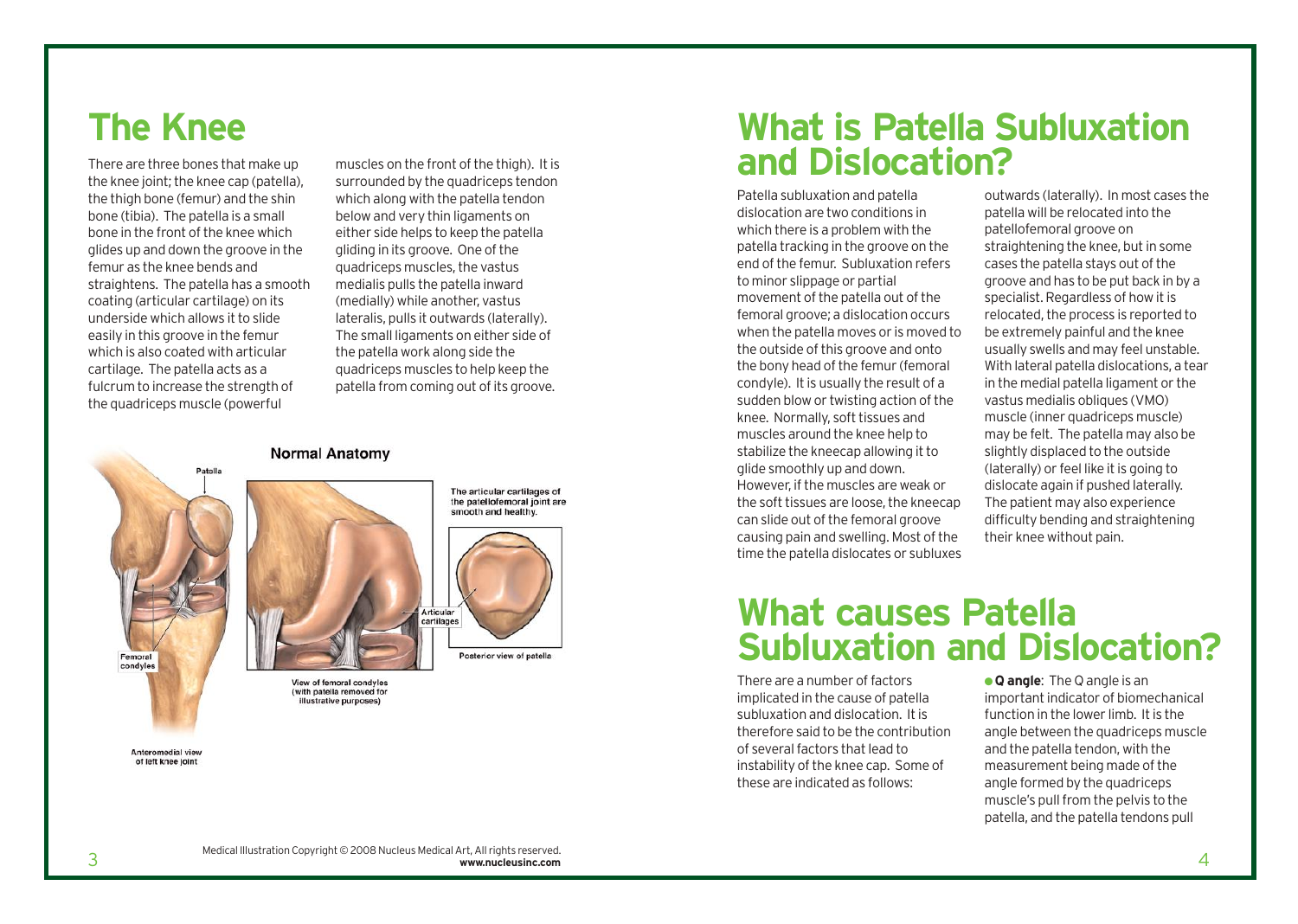on the tibia. This measurement reflects the effect of the quadriceps muscle contraction on the knee (hence the Q angle). When assessed correctly it provides useful information concerning the alignment of the pelvis, leg and foot. It therefore provides useful information about the alignment of the patella in the groove on the femur. Because of the large forces transmitted through the patella during extension, misalignment will cause problems with knee function.

#### ● **Deformed patella or Femoral**

**Groove**: The back of the patella should have a peak like an inverted mountain top, and the Femoral groove should look like a valley between mountains. If either the mountain or valley is not large enough, the patella is more prone to dislocate.

**• Gender:** Females are said to be more prone to patella dislocations than males due to their genetic make up. The shape of their pelvis which is wider and shallower to accommodate for pregnancy results in them having a larger Q-angle than men

● **Patella Alta**: This is when the patella sits too high in the groove. If the patella sits too high in the groove it may be more prone to dislocation and the bony block of the lateral femoral condyle will not be as much of a restriction to an outwards shift of the patella.

● **Muscle Weakness**: The VMO functions in maintaining the patella in its desired position in the groove during knee movements by pulling it towards the middle of the knee joint. This action is known as tracking. If the muscle is not strong enough, or its fibres are not adequately oriented, the patella is much more susceptible to subluxation or dislocation in conjunction with one or more of the above factors.

### **What Treatment can I receive?**

The treatment of patella dislocations and patella instability depends largely on the severity of the injury and other associated injuries. It is important that each treatment plan is individualised to the specific requirements and injury of the patient. As with most acute injuries, **PRICE** (protection, rest, ice, compression and elevation) of the injured knee will help reduce pain and/or swelling.

**Protection**: this can be achieved by use of crutches or a rehabilitation brace

**Rest**: It is important immediately after the injury to take weight off the joint and prevent further injury. Slow return to activity should be done under the supervision of your doctor or allied health professional to ensure you are not returning too soon, and that you are strong enough to return to your required activity.

**Ice**: This should be applied

immediately after the injury to control the inflammatory process and help to reduce pain. It can be applied for 10-15 minutes at a time, at two hourly intervals if possible/necessary. Ice should never be applied directly to the skin as this can result in an ice burn. Precautions should be taken before using ice treatment and these are indicated as follows:

#### **PRECAUTIONS WHEN USING ICE THERAPY.**

- **Ice treatment must be used carefully otherwise it may cause a skin burn.**
- **Never put an ice pack directly onto the skin, always use a damp towel or cloth to prevent an ice burn.**
- **Only apply an ice pack to areas of skin with normal sensation i.e. you must be able to feel hot and cold.**
- **Never put an ice pack over an open wound or graze.**
- **Do not apply an ice pack to an area with poor circulation.**
- **Never leave an ice pack on the skin longer than the time stated in this advice sheet.**
- **Adults should always supervise young children when using ice packs. Application may be reduced and extra care should be taken when checking the skin.**
- **Remember to check the skin underneath every 5 minutes for:**
- Whiteness of the skin
- Blueness of the skin
- $\bullet$  Blotchy and painful skin
- Excessive numbness

**If you get any of these symptoms remove the ice pack immediately.**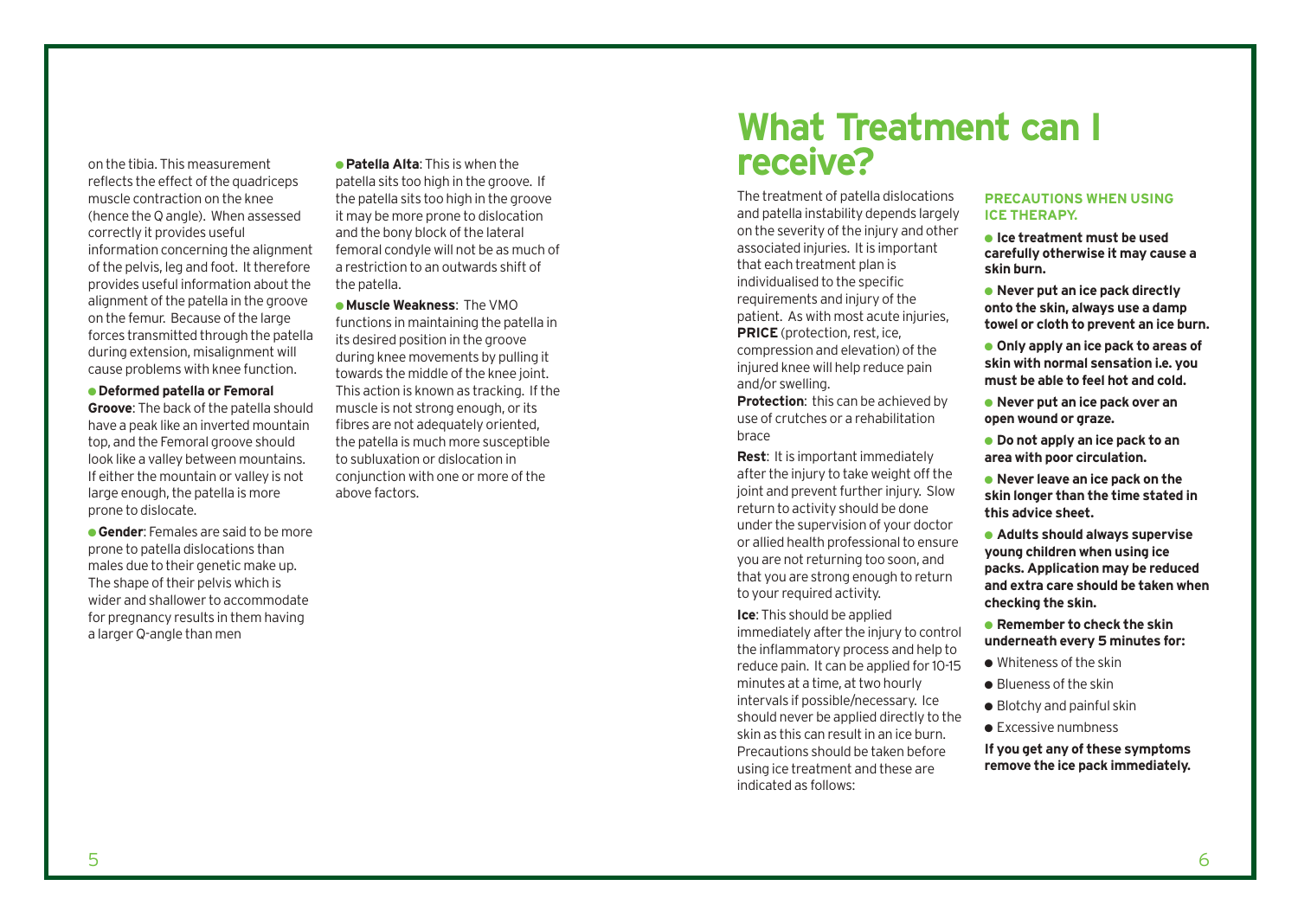**• Bracing or taping:** A brace or taping can be used in the acute stages to provide support to the unstable knee. Long term use of a brace or taping is however controversial in the rehabilitation of patella problems, and should therefore only be used for longer periods under the recommendation of your doctor or allied health professional, and in conjunction with a rehabilitation programme to ensure muscle atrophy does not occur. The use of some form of compression in the acute stages can help to decrease the inflammation and pain in the joint as well as provide support to the unstable knee.

**• X-ray or MRI:** These may be taken to help determine the cause of your dislocation or subluxation as well as the damage that may have been caused because of the dislocation or subluxation of the kneecap.

● **Rehabilitation Programme**: After a patella subluxation or dislocation, the long term goal is to return the individual back to their previous level of activity. Achieving this goal will depend on the function and stability of the knee. A general knee rehabilitation programme that can be provided by your physiotherapist, and includes stretching, strengthening, aerobic conditioning, technique refinement and proprioceptive retraining (awareness of the joint in space) is said to be the most important factor in improving knee function and stability.

● **Surgery**: This is rarely required and is seen as a last resort by most surgeons. In cases where conservative treatment has been unsuccessful, it may be decided that surgery is needed, especially in patients who have significant pain or recurrent dislocation.

# **What Exercise Can I do?**

Before starting an exercise programme for a patella subluxation or dislocation, it is important that you consult with your Doctor or allied health professional so that a full assessment can be carried out and the appropriate treatment for the severity of your injury prescribed. A general exercise programme for patella subluxations and dislocations has been included in this pack, which can be adjusted depending on advice that you have been given by your health care professional on assessment. The goal of rehabilitation is to return you to your sport or activity as soon as is safely possible. If you return too soon, you may delay your recovery and may result in further damage. The exercises in this pack concentrate on increasing the overall strength and flexibility of the leg muscles, especially around the knee and hip joints. It is important with all the exercises that you progress from phase one only when you are able to complete the exercises in this phase pain free and with good control.

● Keep all exercises in your pain free limits. Trying to work in painful ranges will only prolong your recovery.

● If you experience pain during any of the exercises, decrease the intensity of the exercises by:

- decreasing the number of sets
- ●decreasing the number of repetitions
- ●decreasing the range of movement
- ●decreasing the resistance

● Do all exercises slowly and breathe normally.

● Progress gradually according to your own level of comfort.

● Following exercise, stiffness or fatigue may result but should not last longer than 24 hrs. The symptoms of your injury should not be aggravated.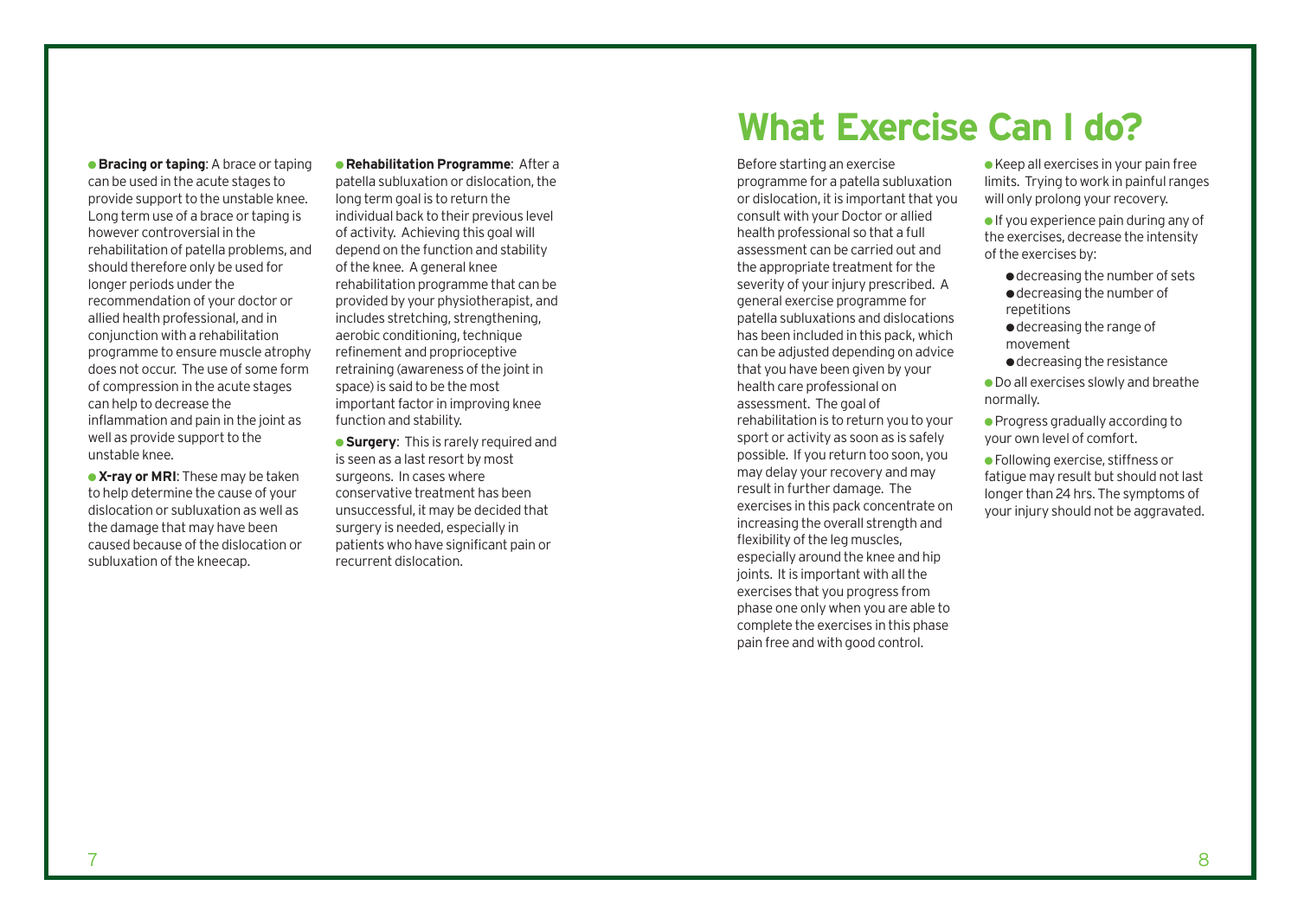# **Exercises** phase 1

### **STRETCHES**

● Hold each stretch for **30 seconds** and repeat **2-3 sets** on each leg ● **Do not bounce** the stretch

● **Do not work into pain**. You should only be feeling a good pull in the muscles, not pain.



#### **ITB STRETCH**

Cross involved leg behind uninvolved leg in standing position, with a stretched leg behind, and lean to the uninvolved side until a stretch is felt over outside of involved hip.

### **HAMSTRINGS STRETCH**

Lying on your back, one leg straight and one knee bent. Raise the bent leg up towards your chest until your knee is in line with your hip. Now straighten the knee. You should feel a stretch at the back of your leg. You can use a towel if necessary to aid you in lifting your leg for the stretch

#### **BUTTOCKS STRETCH**

Lying on your back, rest your right ankle on your left knee. Using your



hands lift your left leg into the air, bending the knee at 90° and holding onto your thigh behind your knee. Pull your left leg gently towards your body. You should feel a stretch in the region of your buttocks. Be careful not to bend your involved knee too much and not to stretch into pain. A towel can be used to aid you in the stretch if you are unable to reach your leg



**KNEE FLEXION STRETCH**

Sitting with the involved leg straight out in front of you. Gently, assisting with the other leg, slide the involved leg up towards your buttock as far as you can go. Hold for a few seconds and return to the start position. Repeat 10 times

#### **QUADRICEPS STRETCH**

Only progress on to this stretch when you are able to do the above exercise with no pain or apprehension. Lying on your right side, your right arm extended up to cushion your head, use your left hand to grasp your left ankle as you bend your left knee



backwards. You should feel the stretch along the front of your thigh. Repeat this twice on your right before rolling over to stretch your left leg. It is important to keep the other leg bent at both the hip and the knee, so as not to hyperextend your back. You may need to get someone to help you with this stretch or use a towel if you are unable to bend your knee too much. Extend more at your hip if you are unable to bend your knee too much.

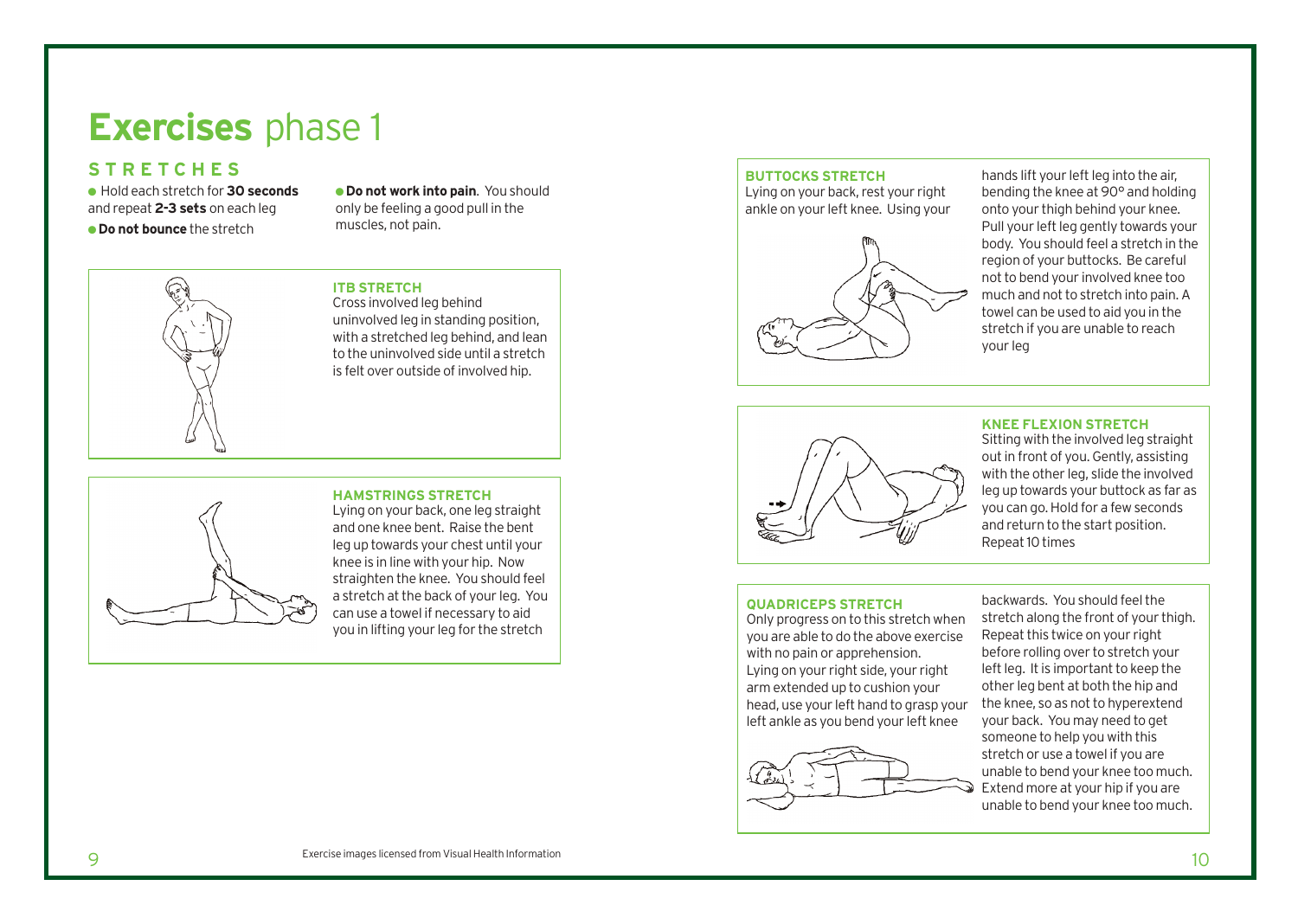## **Exercises** phase 1 (continued)



**CALF STRETCH** Stand about a meter away from a wall. Place both hands against the wall with one foot further back than the other. Now lean in towards the wall, bending the front knee and keeping the back knee straight and the heel on the floor. Hold for 20-30 seconds, and then simply bend your back knee slightly, still keeping your heel flat on the floor. You should feel the stretch lower down your leg in the region of your Achilles tendon. Hold for 20-30 seconds and then repeat with the other leg.

### **STRENGTHENING EXERCISES**

● Comple te **2 s e t s** of **10-12 repetitions** on each leg. (unless otherwise stated in the exercise)

● Always work in a pain free range of mo vemen t

● The exercises below include both knee and pelvic strengthening exercises as pelvic stability also has a big role to play in knee stability.

● In the initial s tages, you may feel more confident performing knee bends and leg strengthening exercise in the water. Dis cuss this with your therapist as they should be able to give you a hydrotherapy exercise programme to accompany your land strengthening.



**TERMINAL LEG EXTENSIONS** Sitting on the floor with one leg outstretched in front of you and a pillow/rolled up towel under the knee. Push your knee into the pillow/towel while at the same time lifting your heel off the floor. Hold for 10 seconds (contracting your inner quadriceps muscle) and then relax. Repeat 10 times per leg.



#### **SEATED KNEE FLEXION / EXTENSION**

Gently push involved leg back with good leg until you feel a stretch. Relax. With good leg underneath involved leg, slowly straighten out leg.



#### **STRAIGHT LEG RAISES**

Sitting on the floor with both legs out stretched in front of you and your arms supporting your back by bringing them close to your body. Keep one leg bent, foot flat on the floor, and now raise the other leg 20cm off the floor, keeping the knee straight. Lift and hold for 5 sec, relax and repeat 10 times on each leg in the following foot positions. 1) Toes pointing straight upwards 2) Toes pointing outwards.

### **STEP-UP S**

Stand on one leg on a step facing up the s tair s. Slowly lo wer yourself by bending your knee. Return to starting position without pushing off with the opposite leg. Be aware that your knee and foot do not roll inwards. Perform 2 sets of 10 reps per leg.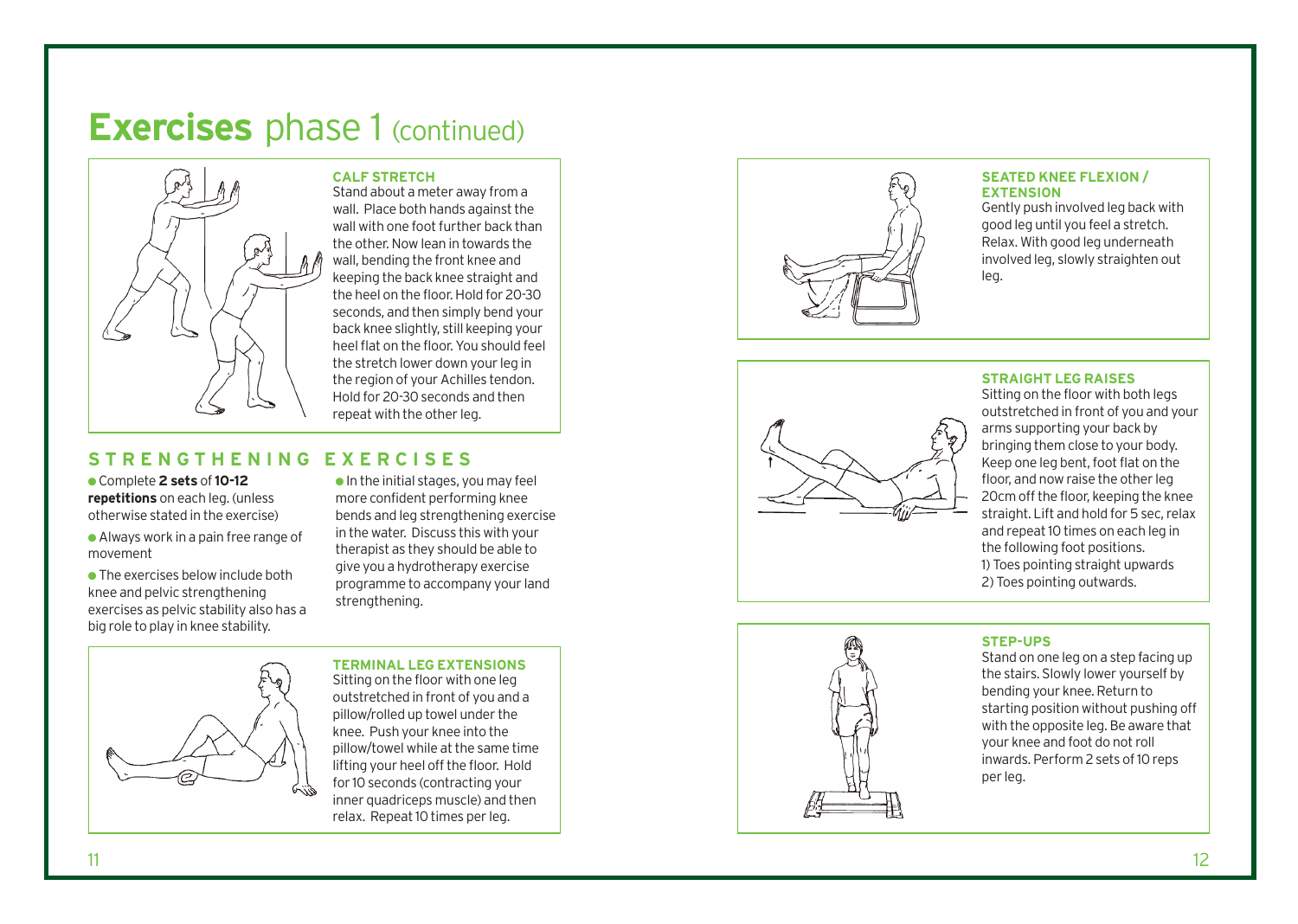# **Exercises** phase 1 (continued)



#### **WALL SLIDES**

Stand leaning up against a wall, your feet a little away from the wall and pointing slightly outwards. Push your back against the wall. Slowly lower your body into a seated position and hold this position for 5- 10 seconds. Complete 10 repetitions. Don't go past a 90° angle at your knees.

#### **CALF RAISES**

Supporting yourself against a wall, raise up onto your toes in the following manner: First onto your big toe, then onto the middle of your foot and then onto your little toe. Repeat this sequence 10 times.

#### **STORK STANDING:**

● Balance on one leg for 30 seconds and repeat with the other leg. ● Repeat the above with your eyes closed.

Progress the above to standing on an unsteady surface, e.g. a cushion or a narrow piece of wood.

#### **PELVIC STABILITY**

Lying on your back with your knees bent, feet flat on the floor. Move your hip bones so they feel as though they are facing towards the ceiling (i.e. not tilted towards you –



back too flat, or towards your knees – back too arched). This is your neutral pelvic position. Feeling just inside your hip bones, now pull your belly button towards your spine (i.e. contract TA), and you should feel the muscle under your fingers contract slightly. You should still be able to breathe normally. Hold this contraction for 10 seconds and repeat this 10 times. Keep your spine in neutral throughout the contraction.



#### **BALL SQUEEZING AND PUSHING (A PILLOW CAN BE USED)**

Lying on your back with your knees bent, firstly place the ball between your knees and squeeze. Hold for 10 seconds and repeat 5 times. Now place the ball between your knee and the wall, push out for 10 seconds and repeat 5 times on each leg

#### **BRIDGING**

With your pelvis in neutral (hip bones facing towards the ceiling) and TA contracted (pull belly button to spine), slowly raise buttocks from floor, keeping your pelvis stable and body in a straight line. Hold for 10 seconds and repeat 10 times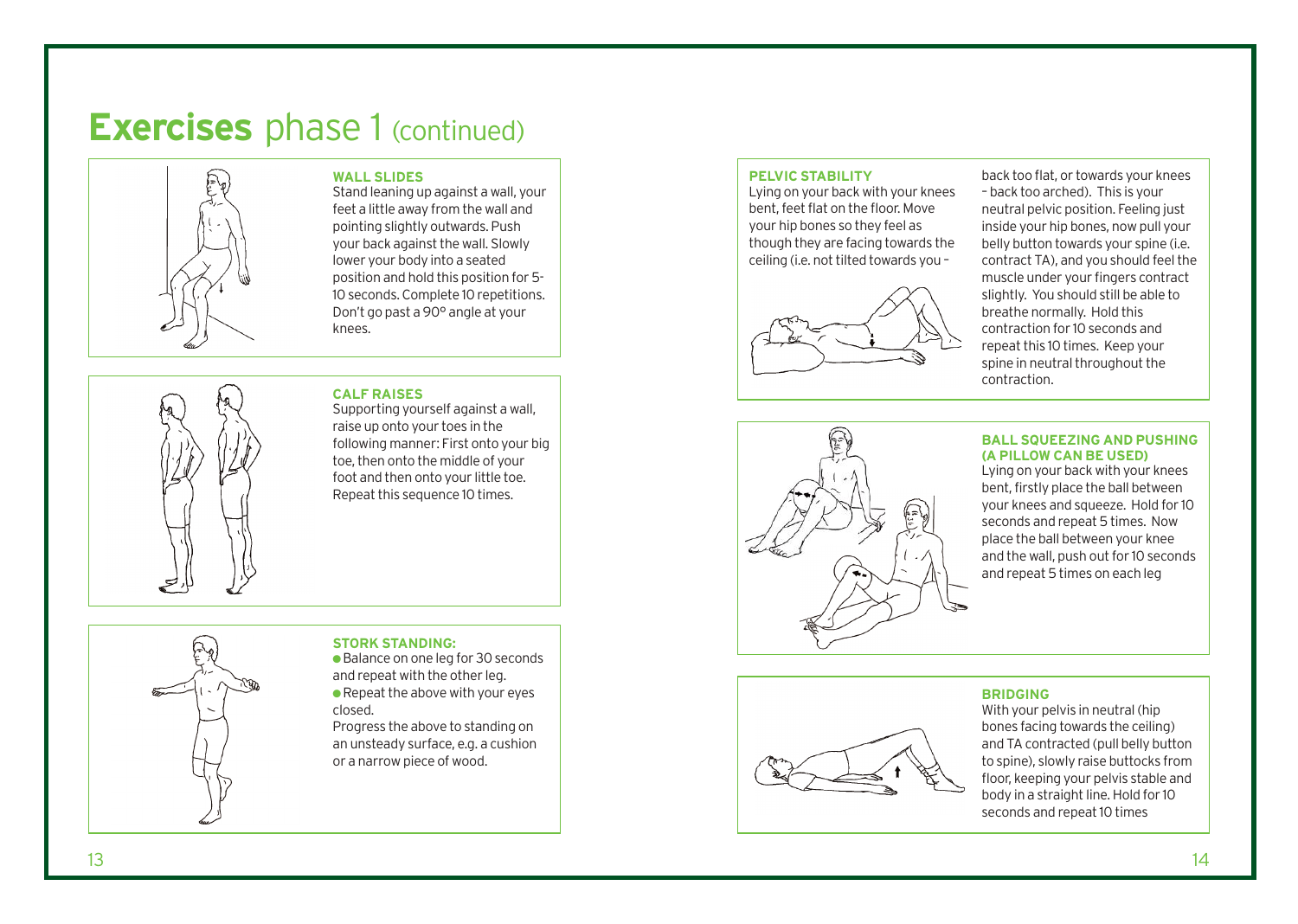# **Exercises** phase 2

Phase 2 exercises can be started when you are able to do all the Stretching and Strengthening exercises in Phase 1 with no adverse effects and good control. Continue to work in a pain free range of motion, and continue to do the stretching exercises of phase 1 with each exercise session.

### **STRENGTHENING EXERCISES**

● Repeat **2 sets** of **10-15 reps** on each side (unless otherwise stated in the exercise)

● Maintain good control and form throughout the exercise i.e. in both directions of movement

### **BRIDGING WITH ONE LE G EXTENDED**

Lying on your back, bend both knees to 90° with your feet flat on the floor. Tighten T.A. and lift your pelvis and lo wer back off the floor. Now lift one foot off the floor, hold for 5 sec, put it back down, repeat with the other foot, and then relax completely. Begin again. Keep the TA and Glutes tight throughout the movement to keep the pelvis stable and without dropping to the one side. Repeat 5 times per leg.

### **STEP-DOWNS**

Stand on one leg on a step facing down the stairs. Slowly lower yourself by bending your knee. Return to starting position without pushing off with the opposite leg. Be aware that your knee and foot do not roll inwards, that your weight is mostly on your heel with your foot flat, and that your knee goes down in line with your second toe.



#### **LATERAL STEP-UPS**

Standing side on to a step, with one leg hanging off the step. Slowly lower the outside leg towards the floor, ensuring that your weight is more on your heel but foot is flat, and that as you bend, your knee goes in a straight line. Make sure the movement is controlled and that you do not let the hanging leg touch the floor before you return to your start position.



#### **STORK STAND PICK-UP**

Standing on one leg, with your weight on your heel, bend down to pick up a weight with the opposite hand ensuring that your weight stays on your heel, and that your knee goes down in line with your second toe. Also ensure that your knee and not your back does the bending work. Repeat 10 times on each leg (up and down is one repetition)



#### **OYSTER EXERCISE**

Lying on your side with your knees bent and feet in line with your but tock s, contract your TA. Now allow the top leg to rise into the air as far as you can without moving your pelvis, and hold for 10 seconds. Make sure you control the entire motion (up and down).